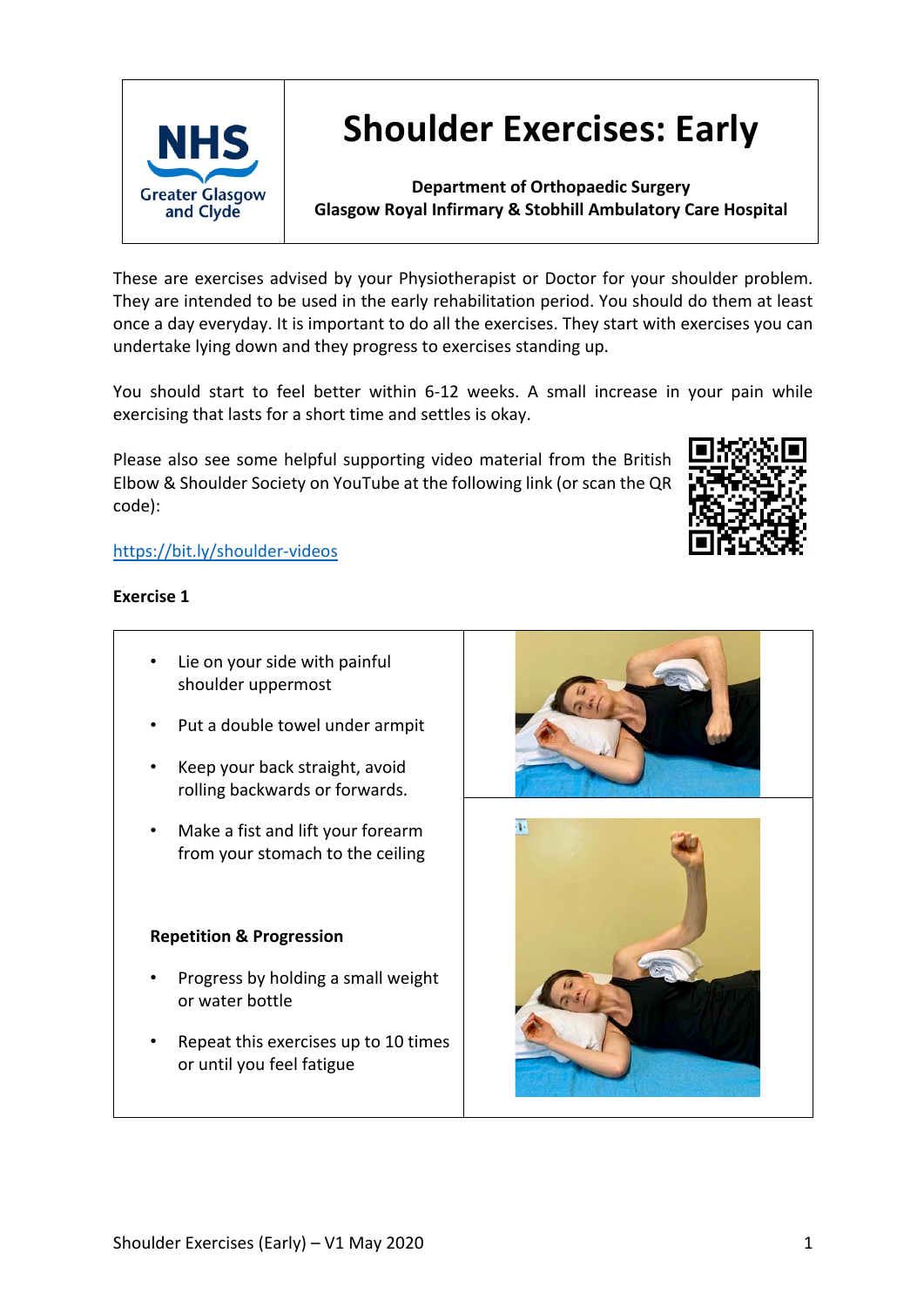# **Exercise 2**

- Lie on your back • Have your upper arm supported on a rolled up towel, away from your body (at a right angle if possible) Start with a clenched fist, pointing to ceiling If you are having difficulty bringing your arm out from the side, you can start with it closer into your body Rotate your forearm back towards your head and then rotate your forearm down towards your hip, without lifting your shoulder blade off the bed • Always aim for control, without your shoulder blade moving **Repetition and Progression** Repeat each level of exercise until you feel fatigue • When you are comfortable you can by remove the towel (see arrow) and holf your upper arm up a little off the bed
	- You can also add a small weight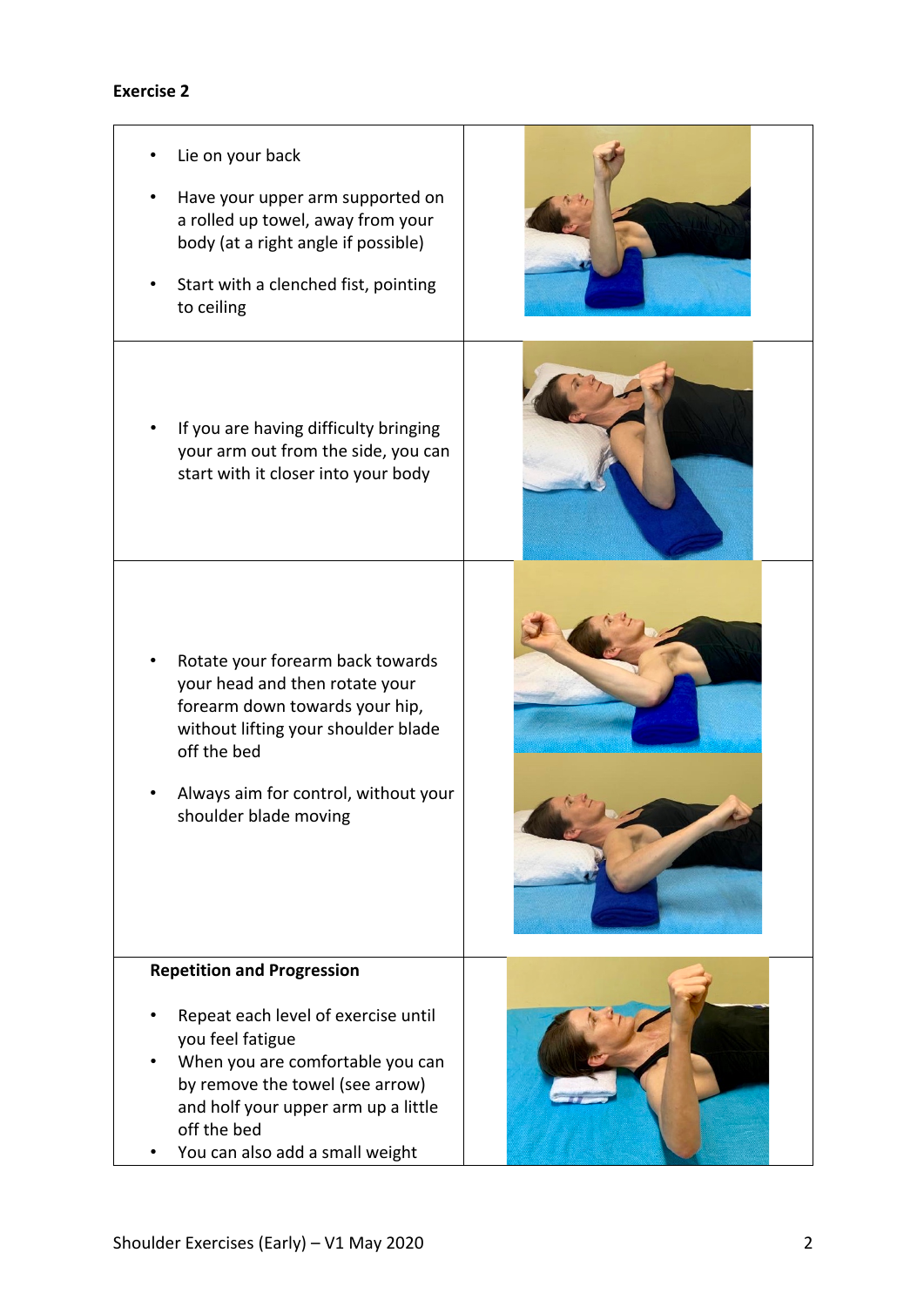#### **Exercise 3**

- Sit and support your painful arm on a table and make a fist
- Your arm should be slightly away from your body
- Place your other hand onto outside of forearm
- Push your forearm into hand and hold for 10-15 secs without letting any movement occur
- You should apply half the maximum force possible

#### **Repetition and Progression**

• Repeat this 4-6 times and following a rest, repeat another 4-6 times, or until fatigue.

#### **Exercise 4**



Stand up and place one foot in front of the other (you can alternate each foot). • Hold a towel with your hands at shoulder height ļ • Slide your forearms up the wall Stop if you feel any pain **Repetition & Progression** • Repeat up to 10 times or until fatigue Rest and repeat this exercise another two times